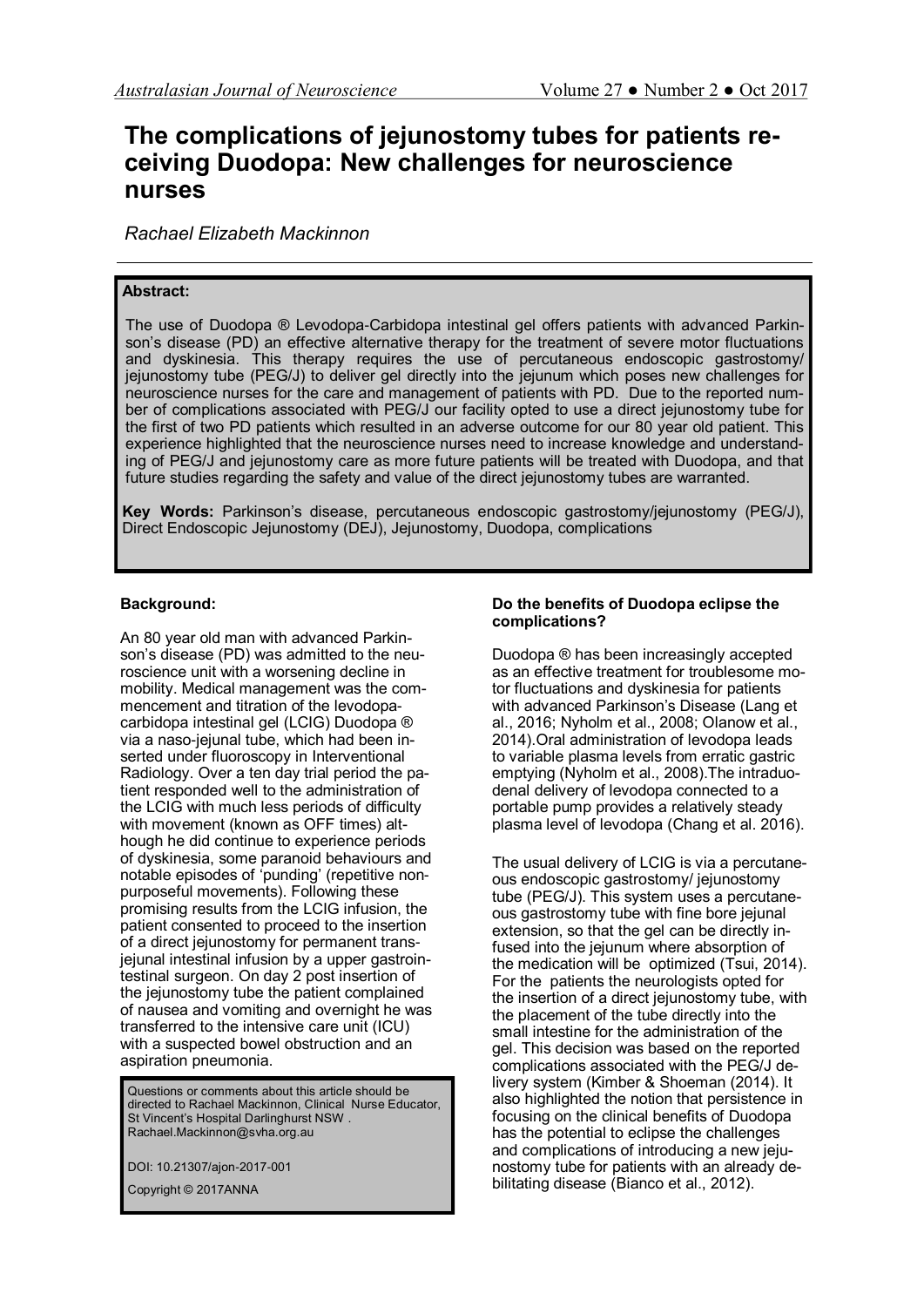## **Complications related to the use of the PEG/J tube:**

Within the studies on the benefits of Duodopa are reports of tube/stoma complications. Nyholm et al (2008) reports the most common complication for the PEG/J tube was dislocation of the tube from the small intestine to the stomach. Another two studies noted that the main safety issue of the LCIG related to the infusion system with technical problems associated with kinking and blocking of the tube ([Senek & Nyholm, 2014;](file:///C:/Users/ljstyles/Desktop/AJON%20OCT%202017/Direct%20Endoscopic%20Jejunostomy%20tubes_August2017%20SB%20RM%20Review%20of%20comments.docx#_ENREF_19#_ENREF_19) [Zibetti et al., 2014\)](file:///C:/Users/ljstyles/Desktop/AJON%20OCT%202017/Direct%20Endoscopic%20Jejunostomy%20tubes_August2017%20SB%20RM%20Review%20of%20comments.docx#_ENREF_24#_ENREF_24). Zibetti et al (2014) reported one duodenal perforation out of 59 patients, while Kimber & Shoeman (2014) report two gastric perforations out of 17 patients which required laparotomy to repair. Recurrent minor problems were tube malfunction and dislocation secondary to punding ([Chang et al., 2016\).](file:///C:/Users/ljstyles/Desktop/AJON%20OCT%202017/Direct%20Endoscopic%20Jejunostomy%20tubes_August2017%20SB%20RM%20Review%20of%20comments.docx#_ENREF_4#_ENREF_4) A constantly dislodged tube requires repeated re-siting of the jejunal tube ([Foltynie et al.,](file:///C:/Users/ljstyles/Desktop/AJON%20OCT%202017/Direct%20Endoscopic%20Jejunostomy%20tubes_August2017%20SB%20RM%20Review%20of%20comments.docx#_ENREF_10#_ENREF_10)  [2013\),](file:///C:/Users/ljstyles/Desktop/AJON%20OCT%202017/Direct%20Endoscopic%20Jejunostomy%20tubes_August2017%20SB%20RM%20Review%20of%20comments.docx#_ENREF_10#_ENREF_10) which exposes patients to a return to the endoscopy suite and the increased risks of hospitalization and general anaesthesia ([Kimber & Schoeman, 2014\)](file:///C:/Users/ljstyles/Desktop/AJON%20OCT%202017/Direct%20Endoscopic%20Jejunostomy%20tubes_August2017%20SB%20RM%20Review%20of%20comments.docx#_ENREF_12#_ENREF_12).

Complications are also related to infection around the stoma, [\(van Laar, Nyholm, & Ny](file:///C:/Users/ljstyles/Desktop/AJON%20OCT%202017/Direct%20Endoscopic%20Jejunostomy%20tubes_August2017%20SB%20RM%20Review%20of%20comments.docx#_ENREF_22#_ENREF_22)[man, 2016\)](file:///C:/Users/ljstyles/Desktop/AJON%20OCT%202017/Direct%20Endoscopic%20Jejunostomy%20tubes_August2017%20SB%20RM%20Review%20of%20comments.docx#_ENREF_22#_ENREF_22) with reports of excessive granulation tissue, incision site erythema, abdominal pain, peritonitis and pneumoperitoneum [\(Fernandez et al., 2015;](file:///C:/Users/ljstyles/Desktop/AJON%20OCT%202017/Direct%20Endoscopic%20Jejunostomy%20tubes_August2017%20SB%20RM%20Review%20of%20comments.docx#_ENREF_9#_ENREF_9) [Zibetti et al.,](file:///C:/Users/ljstyles/Desktop/AJON%20OCT%202017/Direct%20Endoscopic%20Jejunostomy%20tubes_August2017%20SB%20RM%20Review%20of%20comments.docx#_ENREF_24#_ENREF_24)  [2014\).](file:///C:/Users/ljstyles/Desktop/AJON%20OCT%202017/Direct%20Endoscopic%20Jejunostomy%20tubes_August2017%20SB%20RM%20Review%20of%20comments.docx#_ENREF_24#_ENREF_24) Zibetti et al (2014) noted infection tended to occur within one month of the PEG/ J procedure and were successfully treated with antibiotic therapy, however device complications were the contributing reason for discontinuation of the infusion for a proportion of patients.

A study of 85 patients undergoing Duodopa infusion was conducted regarding nutritional status and weight loss in patients and determined that those without tube complications had significant weight gain over a 6 month period [\(Galletti et al., 2011\).](file:///C:/Users/ljstyles/Desktop/AJON%20OCT%202017/Direct%20Endoscopic%20Jejunostomy%20tubes_August2017%20SB%20RM%20Review%20of%20comments.docx#_ENREF_11#_ENREF_11)

## **Major complications of PEG/J - Buried Bumper Syndrome:**

Buried bumper syndrome (BBS) occurs when there is an overgrowth of the gastric mucosa over the inner bumper of the gastrostomy tube. Predisposing factors for BBS are tight fitting gastrostomy tubes, weight gain and no mobilization of the tube for the first month ([Santos García et al., 2016\)](file:///C:/Users/ljstyles/Desktop/AJON%20OCT%202017/Direct%20Endoscopic%20Jejunostomy%20tubes_August2017%20SB%20RM%20Review%20of%20comments.docx#_ENREF_18#_ENREF_18). BBS was reported to have a higher incidence of occurrence in Freka PEG tubes (which is the preferred PEG/J tube for Duodopa), compared with a Corflo PG tube in one study [\(Dowman et al.,](file:///C:/Users/ljstyles/Desktop/AJON%20OCT%202017/Direct%20Endoscopic%20Jejunostomy%20tubes_August2017%20SB%20RM%20Review%20of%20comments.docx#_ENREF_6#_ENREF_6) 

[2015\)](file:///C:/Users/ljstyles/Desktop/AJON%20OCT%202017/Direct%20Endoscopic%20Jejunostomy%20tubes_August2017%20SB%20RM%20Review%20of%20comments.docx#_ENREF_6#_ENREF_6). Although another similar sized study claims a low incidence of BBS from Freka tubes published in October this year [\(Clarke](file:///C:/Users/ljstyles/Desktop/AJON%20OCT%202017/Direct%20Endoscopic%20Jejunostomy%20tubes_August2017%20SB%20RM%20Review%20of%20comments.docx#_ENREF_5#_ENREF_5)  [& Lewis, 2016\).](file:///C:/Users/ljstyles/Desktop/AJON%20OCT%202017/Direct%20Endoscopic%20Jejunostomy%20tubes_August2017%20SB%20RM%20Review%20of%20comments.docx#_ENREF_5#_ENREF_5) Notably both studies examined the incidence of BBS in PEG/J tube that had been required for the purposes of enteral feeding and not for Duodopa administration.

# **Bezoars and Phytobezoars:**

Bezoars are composed of undigested food material that has been orally ingested ([Altintoprak et al., 2012\)](file:///C:/Users/ljstyles/Desktop/AJON%20OCT%202017/Direct%20Endoscopic%20Jejunostomy%20tubes_August2017%20SB%20RM%20Review%20of%20comments.docx#_ENREF_1#_ENREF_1) and are classified based on the type of material they contain. Phytobezoars are described as occurring in patients who consume high amounts of fibrous and long fibre foods such as asparagus or spinach that may be difficult to digest ([Altintoprak et al. 2012\)](file:///C:/Users/ljstyles/Desktop/AJON%20OCT%202017/Direct%20Endoscopic%20Jejunostomy%20tubes_August2017%20SB%20RM%20Review%20of%20comments.docx#_ENREF_1#_ENREF_1). In a case of a 21 year old male who had received LCIG for 6 months a blockage of his tubing was discovered to be jejunal tube being knotted in the stomach around a bezoar (Negreanu et al., [2010\)](file:///C:/Users/ljstyles/Desktop/AJON%20OCT%202017/Direct%20Endoscopic%20Jejunostomy%20tubes_August2017%20SB%20RM%20Review%20of%20comments.docx#_ENREF_14#_ENREF_14).

A 70 year old man presented with abrupt motor deterioration from tube obstruction from a bezoar. He was treated with a liquid diet and the use of Coca-Cola ® over four days until the bezoar was successfully dissolved ([Stathis, Tzias, Argyris, Barla, &](file:///C:/Users/ljstyles/Desktop/AJON%20OCT%202017/Direct%20Endoscopic%20Jejunostomy%20tubes_August2017%20SB%20RM%20Review%20of%20comments.docx#_ENREF_20#_ENREF_20)  [Maltezou, 2014\)](file:///C:/Users/ljstyles/Desktop/AJON%20OCT%202017/Direct%20Endoscopic%20Jejunostomy%20tubes_August2017%20SB%20RM%20Review%20of%20comments.docx#_ENREF_20#_ENREF_20).

In another case it was reported that a phytobezoar entrapped the tip of a 71 year old male patient's jejunal tube and resulted in a jejunal wall perforation and fistulisation of 3 intestinal loops. Unfortunately the patient was reported to have died post-operatively following repair of the fistula [\(Vuolo et al., 2012\)](file:///C:/Users/ljstyles/Desktop/AJON%20OCT%202017/Direct%20Endoscopic%20Jejunostomy%20tubes_August2017%20SB%20RM%20Review%20of%20comments.docx#_ENREF_23#_ENREF_23). Given the non-motor symptoms of Parkinson's disease that include poor gut motility and constipation ([Fasano, Visanji, Liu, Lang,](file:///C:/Users/ljstyles/Desktop/AJON%20OCT%202017/Direct%20Endoscopic%20Jejunostomy%20tubes_August2017%20SB%20RM%20Review%20of%20comments.docx#_ENREF_8#_ENREF_8)  [& Pfeiffer, 2015\)](file:///C:/Users/ljstyles/Desktop/AJON%20OCT%202017/Direct%20Endoscopic%20Jejunostomy%20tubes_August2017%20SB%20RM%20Review%20of%20comments.docx#_ENREF_8#_ENREF_8) it would seem that the risk of bezoars would be higher when coupled with reduced gastrointestinal motility caused by the PEG/J.

A long term PEG/J study determined that the procedural outcomes and adverse rates in patients treated using the PEG-J drug delivery system were acceptable, and that benefits of the therapy outweighed these complications ([Epstein et al., 2016\)](file:///C:/Users/ljstyles/Desktop/AJON%20OCT%202017/Direct%20Endoscopic%20Jejunostomy%20tubes_August2017%20SB%20RM%20Review%20of%20comments.docx#_ENREF_7#_ENREF_7). Kimber & Shoeman (2104) felt that the high number of PEG/J complications was justification to introduce the use of the DEJ tube.

## **Small bowel obstruction secondary to Jejunostomy tube:**

An abdominal CT scan reported that our 80 year old patient had a jejunal obstruction due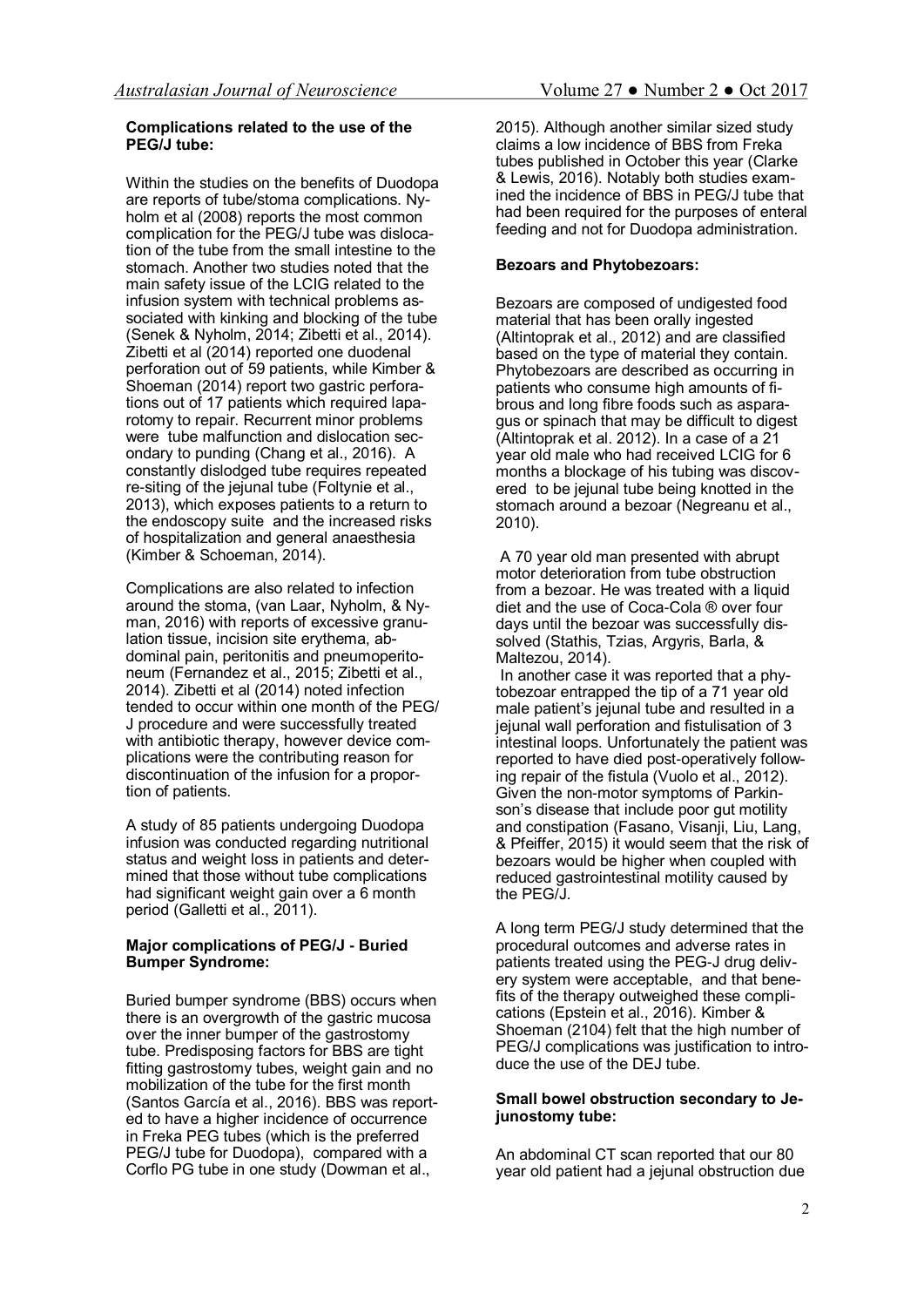to kinking at the level of the jejunostomyballoon; a distended stomach and fluid filled oesophagus, with consolidation in the lung bases secondary to aspiration. The balloon of the jejunal tube was deflated and a Salem sump nasogastric tube was inserted. Blood cultures returned an Enterobacter bacteraemia which was treated with IV antibiotics. He was given a beta-blocker for a new onset of atrial fibrillation secondary to his aspiration pneumonia and returned to the ward after 3 days in ICU. Once on the ward a new jejunostomy tube was inserted under fluoroscopy and sutured into place, following dislodgement of the first Jejunostomy without the ballon inflated for securement of the tube. He was restarted on the LCIG again with good motor results, less punding and no further hallucinations or paranoia. Two days after insertion of the second Jejunostomy tube. oozing around the tube necessitated review by the Stoma Clinical Nurse Consultant and the placement of an ileostomy bag. He was eventually discharged to a rehabilitation hospital and eighteen months later the patient reports fluctuations in the amount of ooze/ leaks around the stoma site, which is temporarily alleviated with reductions in faecal loading through the use of regular aperients.

## **PEG, PEG/J and Jejunostomy tubes:**

The nurses on the neurological ward are familiar with percutaneous endoscopic jejunostomy (PEG) tubes which are used routinely for enteral nutrition for patients at high risk of aspiration typically following stroke or traumatic brain injury. PEG/J feeding tubes are rarely used on our ward, but were reported to be developed for jejunal feeding to reduce gastroesophageal reflux occurring in PEG feeding. These tubes presented new challenges with PEG/J malfunction due to clogging and proximal migration of the extension tube back into the stomach ([Panagiotakis,](file:///C:/Users/ljstyles/Desktop/AJON%20OCT%202017/Direct%20Endoscopic%20Jejunostomy%20tubes_August2017%20SB%20RM%20Review%20of%20comments.docx#_ENREF_17#_ENREF_17)  [DiSario, Hilden, Ogara, & Fang, 2008\)](file:///C:/Users/ljstyles/Desktop/AJON%20OCT%202017/Direct%20Endoscopic%20Jejunostomy%20tubes_August2017%20SB%20RM%20Review%20of%20comments.docx#_ENREF_17#_ENREF_17), which was also noted in the studies for Duodopa. The same authors studied the benefit of a direct percutaneous endoscopic jejunostomy tube (DPEJ) to PEG/J and determined in a retrospective study of 75 patients a decrease in the overall incidence of aspiration pneumonia.

A search of the hospital's protocol on PEG and jejunostomy tube returned guidelines for the role in enteral nutrition only with limited information for the care of a direct Jejunostomy for the sole purpose of medication administration. A search on CINAHL to compare rates of complications between DEJ to PEG/J retrieved only one retrospective study of 560 patients where the tubes were used for the

purposes of enteral feeding indicated in patients with GIT / Head and Neck cancers, Stroke and other neurologic conditions which were not specifically identified [\(Ao, Sebas](file:///C:/Users/ljstyles/Desktop/AJON%20OCT%202017/Direct%20Endoscopic%20Jejunostomy%20tubes_August2017%20SB%20RM%20Review%20of%20comments.docx#_ENREF_2#_ENREF_2)[tianski, Selvarajah, & Gramlich, 2015\).](file:///C:/Users/ljstyles/Desktop/AJON%20OCT%202017/Direct%20Endoscopic%20Jejunostomy%20tubes_August2017%20SB%20RM%20Review%20of%20comments.docx#_ENREF_2#_ENREF_2) Ao et al. (2015) concluded that there was a higher risk of tube related complications, particularly the requirement of tube replacement in the patients with the DEJ tubes (48.4%) than that of the PEG group (21.5%). To date the only other study which directly compares the two devices is a small study of 17 patients for Duodopa ® infusion where the authors advocated DEJ as a feasible alternative to the PEG/J tubes. This study reported a lower incidence in tube malfunction when comparing 8 patients undergoing PEG/J to 9 patients who received DEJ devices [\(Kimber & Schoe](file:///C:/Users/ljstyles/Desktop/AJON%20OCT%202017/Direct%20Endoscopic%20Jejunostomy%20tubes_August2017%20SB%20RM%20Review%20of%20comments.docx#_ENREF_12#_ENREF_12)[man, 2014\)](file:///C:/Users/ljstyles/Desktop/AJON%20OCT%202017/Direct%20Endoscopic%20Jejunostomy%20tubes_August2017%20SB%20RM%20Review%20of%20comments.docx#_ENREF_12#_ENREF_12).

#### **Conclusion:**

The administration of the LCIG has provided patients with advanced Parkinson's disease with great benefits in motor fluctuations and dyskinesia. The delivery of the intestinal gel requires an invasive PEG/J tube which brings a new set of challenges for these patients and the nurses caring for them. There is a lack of compelling evidence to support the introduction of the direct Jejunostomy tube having greater benefits, as opposed to the PEG/J. Further future studies are warranted not only to compare the safety and the rates of complications between the two devices, but also to increase knowledge and develop sound protocols for patients/families and nursing staff when using the direct Jejunostomy device to reduce complications and adverse outcomes.

#### **References:**

- Altintoprak, F., Dikicier, E., Deveci, U., Cakmak, G., Yalkin, O., Yucel, M., . . . Dilek, O. (2012). Intestinal obstruction due to bezoars: a retrospective clinical study. European Journal of Trauma<sup>'</sup>& Emergency Surgery, 38(5), 569-575. doi:10.1007/s00068-012- 0203-0
- Ao, P., Sebastianski, M., Selvarajah, V., & Gramlich, L. (2015). Comparison of Complication Rates, Types, and Average Tube Patency Between Jejunostomy Tubes and Percutaneous Gastrostomy Tubes in a Regional Home Enteral Nutrition Support Program. Nutrition in Clinical Practice, 30(3), 393.
- Bianco, G., Vuolo, G., Ulivelli, M., Bartalini, S., Chieca, R., Rossi, A., & Rossi, S. (2012). A clinically silent, but severe, duodenal complication of duodopa infusion. Journal of Neurology, Neurosurgery & Psychiatry, 83(6), 668-670.
- Chang, F. C. F., Kwan, V., van der Poorten, D., Mahant, N., Wolfe, N., Ha, A. D., . . . Fung, V. S. C. (2016). Clinical Study: Intraduodenal levodopa-carbidopa intestinal gel infusion improves both motor perfor-